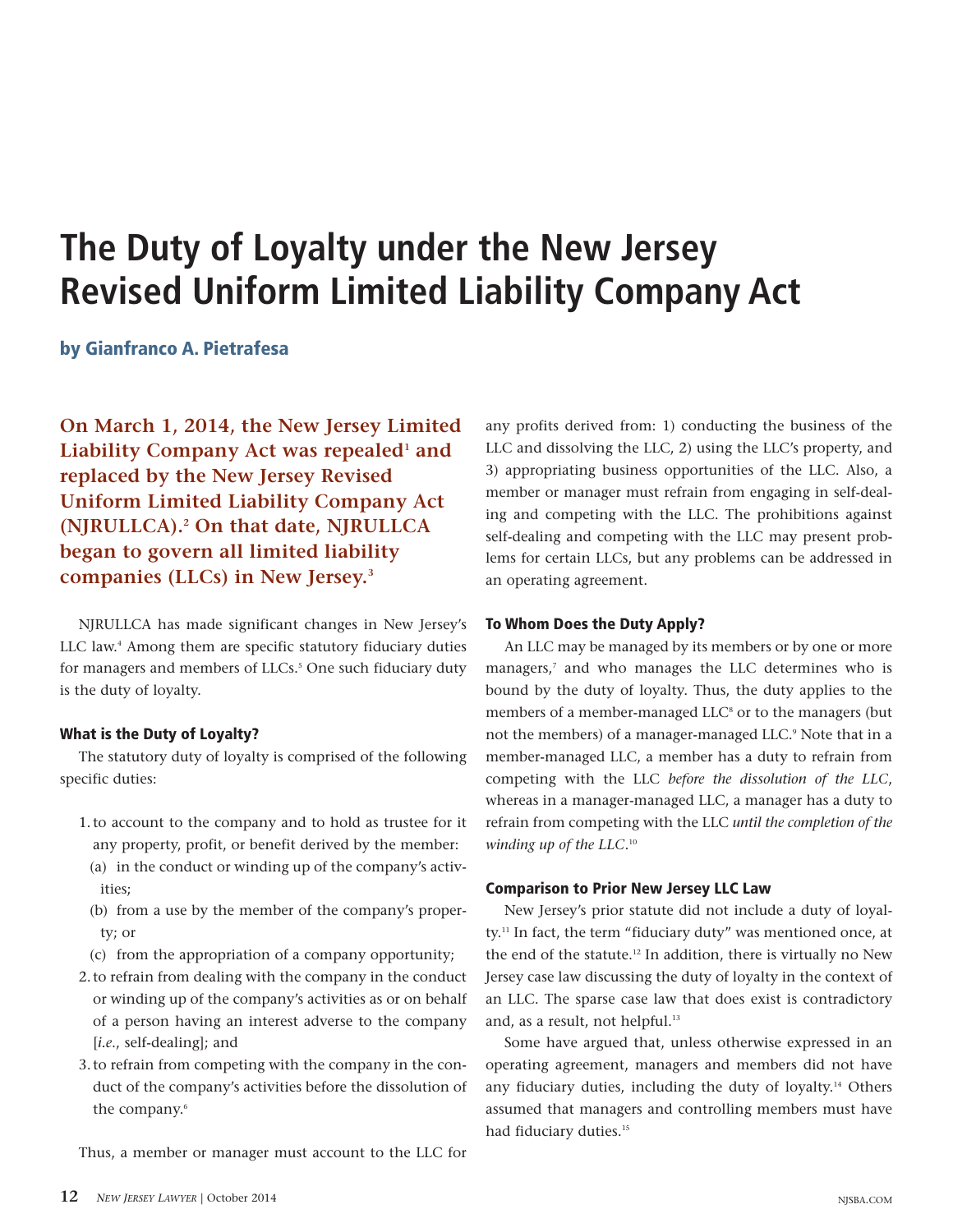# Comparison to Other New Jersey Entity Laws

The duty of loyalty imposed by NJRULLCA is substantially similar to the duty of loyalty under New Jersey's general partnership and limited partnership statutes.<sup>16</sup> This should come as no surprise since all three laws were drafted by the uniform law commissioners.<sup>17</sup>

However, the duty of loyalty for managers and members of an LLC is broader than the comparable duty for partners of a general partnership or general partners of a limited partnership. First, the general partnership statute states that "[t]he *only* fiduciary duties a partner owes to the partnership and the other partners are the duty of loyalty and the duty of care set forth in [the statute]."<sup>18</sup> By comparison, NJRULLCA does not include such a limiting term.<sup>19</sup> Second, NJRULLCA implies that managers and members may be subject to other fiduciary duties,<sup>20</sup> meaning fiduciary duties developed by the courts under the common law.<sup>21</sup>

By contrast, New Jersey's corporate statute does not include a duty of loyalty. Instead, the duty of loyalty of directors and officers to a corporation and its shareholders is determined by the courts under the common law. Although the duty of loyalty is determined on a caseby-case basis, and thus cannot be defined with precision, it includes a duty to act in the best interests of the corporation, without self-dealing and usurping corporate opportunities.<sup>22</sup>

# Comparison to Delaware LLC Law

While NJRULLCA clearly specifies the duty of loyalty in New Jersey LLCs, the duty of loyalty for managers and members of Delaware LLCs is not so certain. In fact, the issue of fiduciary duties caused a significant disagreement between the Delaware Supreme Court and the chancery court (which decides disputes involving the internal affairs of LLCs, corporations and other business entities).

In Jan. 2012, the chancery court held that the manager of an LLC had default fiduciary duties to the LLC and its members, which confirmed the common understanding under prior case law that a manager had fiduciary duties unless contradicted by an operating agreement.<sup>23</sup> In Nov. 2012, the Delaware Supreme Court disagreed and held that the chancery court's pronouncement about default fiduciary duties was "improvident and unnecessary" and "dictum without precedential value."<sup>24</sup> A few weeks later, the chancery court again held that default fiduciary duties apply to managers of an LLC.<sup>25</sup>

The Delaware Legislature ended the controversy by amending its LLC statute.<sup>26</sup> Thus, managers and controlling members of Delaware LLCs have a duty of loyalty to the LLC and its members. However, the nature and scope of the duty is still determined through case law.

# Alter or Eliminate the Duty

The statutory duty of loyalty is a default provision that will apply if the LLC's operating agreement does not modify the duty. Fortunately, NJRULL-CA provides an LLC with several methods to alter, or even eliminate, the duty. These methods are contained in Sections 11 and 39 of NJRULLCA.<sup>27</sup> The provisions appear complex and even contradictory, and thus confusing, but as explained below, they do provide LLCs with great flexibility to deal with the duty of loyalty to suit the circumstances of each particular LLC.

Section 11 of NJRULLCA initially states that "[a]n operating agreement may *not*…(4) subject to subsections d. through g. of this section, eliminate the duty of loyalty, the duty of care, or any other fiduciary duty."<sup>28</sup> But in subsections d. through g., NJRULLCA provides several methods to address the duty of loyalty.

First, Section 11(d) of NJRULLCA provides in part that, "[i]f not manifestly

unreasonable, the operating agreement *may* (1) restrict or eliminate the duty as required in [N.J.S.A. 42:2C-39(b)(1)-(3)  $\&$  (i)],"<sup>29</sup> which is the duty of loyalty. Thus, as long as it is not manifestly unreasonable, an operating agreement may restrict, and even eliminate, all or parts of the duty of loyalty.<sup>30</sup>

For example, an operating agreement in a member-managed LLC<sup>31</sup> may eliminate the duty of loyalty, as follows:

*No Duty of Loyalty*. No Member owes any fiduciary duty of loyalty to the Company or the other Members.

Or, an operating agreement may restrict the duty of loyalty; for example, by limiting it to some of the statutory duties and thus eliminating others:

*Duty of Loyalty*. A Member's duty of loyalty to the Company and the other Members is limited to accounting to the Company and holding as trustee for it any property, profit or benefit derived by the Member (A) in conducting and winding up the Company's business, (B) from using the Company's property, and (C) from appropriating a business opportunity of the Company. No Member owes any other fiduciary duty of loyalty to the Company or the other Members.

Under the above example, the duties against self-dealing and competing with the LLC are eliminated. For further clarification, the last sentence can be modified with the addition of the following phrase at the end of the sentence: ", including the duty against self-dealing and competing with the Company."

# Identify Acts Not Violating the Duty

Next, Section 11(d) of NJRULLCA provides in part that, "[i]f not manifestly unreasonable, the operating agreement *may*…(2) identify specific types or categories of activities that do not violate the duty of loyalty."<sup>32</sup> This method may be used when the managers or members of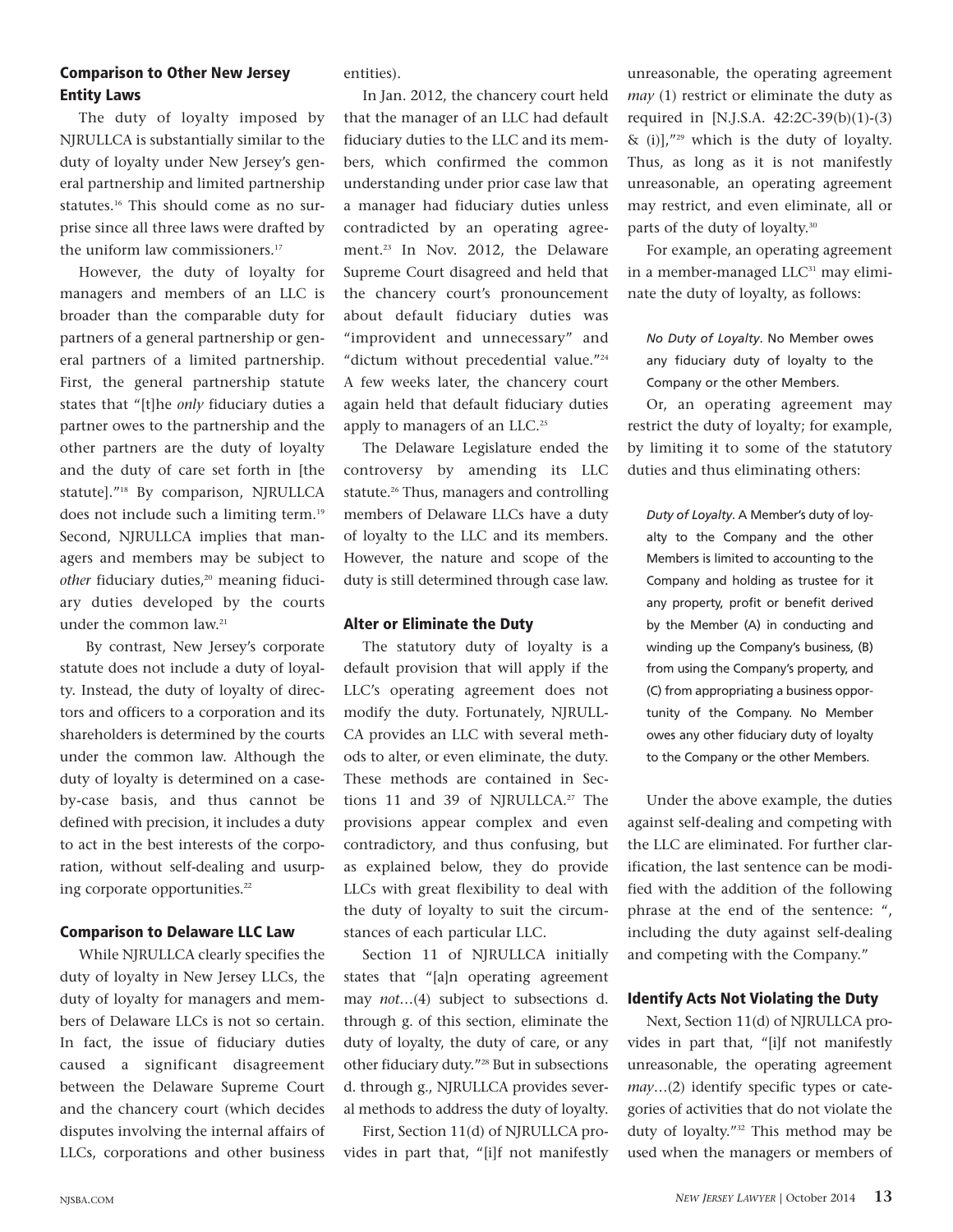an LLC are active in the specific business of the LLC through other companies, positions, etc. For example, the members of a real estate holding company may currently or in the future want to own commercial real estate individually or with others, and not be required to own such other real estate through the LLC or even with the same members.

Thus, an operating agreement for a real estate holding company may identify certain types or categories of activities that do not violate the duty of loyalty, such as:

*Other Interests*. A Member may, directly or indirectly, own and/or manage other real estate. Neither the Company nor any other Members shall have any right, by virtue of this Agreement, to share or participate in the ownership or management of such other real estate of the Member or to the income or proceeds derived therefrom.<sup>33</sup>

An operating agreement for an operating company may include the following provision:

*Other Interests*. Each Member acknowledges that the other Members may, directly or indirectly, own and/or manage other businesses, including businesses that may compete with the Company. Each Member agrees that a Member shall not be prohibited from engaging or investing in any other business, including a business that may compete with the Company, and that a Member shall not be required to present such business opportunities to the Company or the other Members, even if such business opportunities are similar to the business of the Company. Neither the Company nor any other Members shall have any right, by virtue of this Agreement, to share or participate in the ownership of such business opportunities of the Member or to the income or proceeds derived therefrom.

Such a provision should be useful in

attracting experienced businesspeople to join the LLC as members, which they might not otherwise do because of the duty against competing with the LLC and appropriating business opportunities of the LLC.

#### Not Manifestly Unreasonable

As noted, a provision restricting or eliminating the duty of loyalty or identifying acts that do not violate the duty must not be manifestly unreasonable.<sup>34</sup> NJRULLCA provides that whether a term is manifestly unreasonable is an issue for the court.<sup>35</sup> A court may invalidate a term as manifestly (*i.e*., clearly or obviously) unreasonable only if it is readily apparent the objective of the term is unreasonable or the term is an unreasonable means to achieve its objective.<sup>36</sup> This determination is made as of the date the term was added to the operating agreement, based on the specific facts and circumstances of the LLC existing at that time, $37$  and in light of the LLC's purpose and business.<sup>38</sup> In making its determination, the court should also consider that NJRULLCA, like the prior statute, "is to be liberally construed to give the maximum effect to the principle of freedom of contract and to the enforceability of operating agreements."<sup>39</sup>

An operating agreement can include a provision where the members agree the provisions altering fiduciary duties are reasonable and provides for the court to modify any such provisions deemed manifestly unreasonable by the court:

*Reasonable Provisions*. Each Member acknowledges and agrees that the provisions in Section X are reasonable, important and necessary for the success of the Company. If a court determines that any provision in Section X is manifestly unreasonable, the Members agree that the court shall have the power to modify any such unreasonable provision to the extent deemed necessary by the court to render it reasonable and enforceable (and that comes closest to expressing the intention of the unreasonable provision), and that such modified provision shall be enforced by the court.

# Independent Authorization or Ratification

Section 11(e) of NJRULLCA provides that an operating agreement "may specify the method by which a specific act or transaction that would otherwise violate the duty of loyalty may be authorized or ratified by one or more disinterested and independent persons after full disclosure of all material facts."<sup>40</sup> This method is intended to be used for self-dealing; that is, for transactions between the LLC and its managers and members.<sup>41</sup>

For example, an operating agreement may provide for a special committee, an advisory board, or any disinterested and independent person, such as a retired judge or a person with experience in the particular industry of the LLC. Under this method, one or more disinterested and independent persons would review all material facts: 1) *before* an act or transaction to *authorize* it, or 2) *after* an act or transaction to *ratify* it. This method 'cleanses' the act or transaction otherwise violating the duty of loyalty.

A simple provision for such a method would be the following:

*Independent Authorization or Ratification*. After full disclosure of all material facts, the majority vote of the Company's special committee, which shall be comprised of disinterested and independent persons (e.g., persons that are not Members or Managers or affiliates of Members or Managers), may authorize or ratify an act or transaction violating the duty of loyalty.

#### No Duty for Non-Managing Members

An operating agreement of a member-managed LLC may appoint certain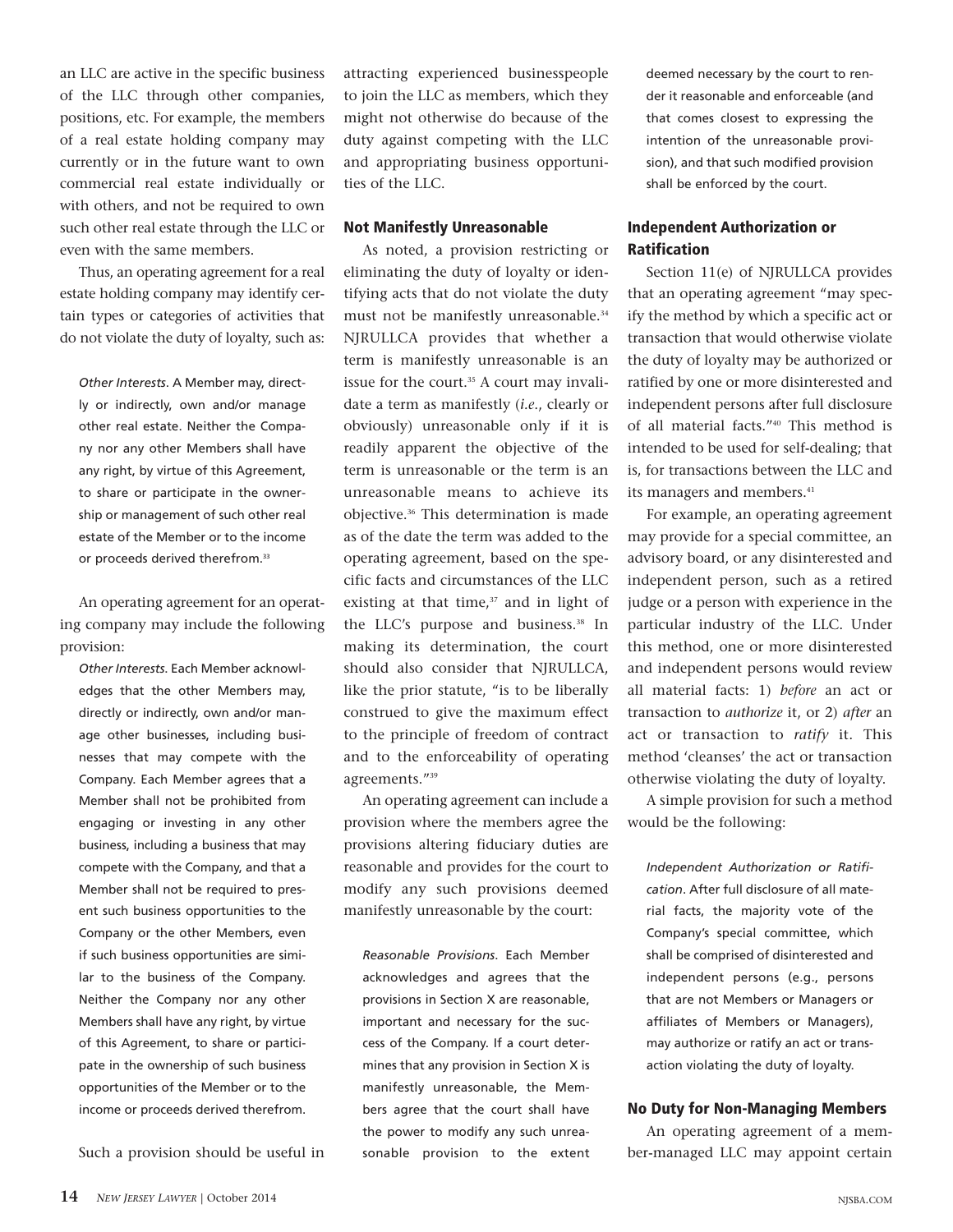members as the managing members of the LLC. In such a situation, the nonmanaging members may not want to owe any duty of loyalty to the LLC or the other members because they are not managing the LLC and do not have the authority to legally bind the LLC. Section 11(f) of NJRULLCA allows an operating agreement to relieve non-managing members from fiduciary duties, including the duty of loyalty:

To the extent the operating agreement of a member-managed limited liability company expressly relieves a member of a responsibility that the member would otherwise have under this act and imposes the responsibility on one or more other members, the operating agreement may, to the benefit of the member that the operating agreement relieves of the responsibility, also eliminate or limit any fiduciary duty that would have pertained to the responsibility.<sup>42</sup>

Thus, an operating agreement may provide as follows:

*No Duty of Loyalty for Non-Managing Members*. The LLC is member-managed by the Managing Member, who shall have the authority to legally bind the LLC. As a result, none of the other Members shall owe any duty of loyalty to the Company or the other Members.

# Authorization or Ratification by Members

In the event an operating agreement does not eliminate, restrict or otherwise deal with the duty of loyalty, NJRULLCA provides that "[a]ll of the members… may authorize or ratify, after full disclosure of all material facts, a specific act or transaction that would otherwise violate the duty of loyalty."<sup>43</sup> This provision applies to both member-managed and manager-managed LLCs, but it is always the members (not the managers) who have the power of authorization and ratification.<sup>44</sup>

There is nothing in NJRULLCA that prohibits the members from including a provision in an operating agreement allowing *less than all* members to authorize or ratify an act or transaction violating the duty of loyalty. Thus, a majority or super-majority of the members, but not including the interested member, may authorize or ratify an act or transaction violating the duty of loyalty. For example:

*Authorization or Ratification by Members*. A majority of the Members, not including the Member violating the duty of loyalty, may authorize or ratify, after full disclosure of all material facts, a specific act or transaction by a Member that otherwise violates the duty of loyalty.

# Defense to Self-Dealing

As noted, the duty of loyalty requires managers and members "to refrain from dealing with the company in the conduct or winding up of the company's activities as or on behalf of a person having an interest adverse to the company."<sup>45</sup> Self-dealing sounds bad, but is common in many closely held and family-owned businesses.<sup>46</sup> It includes lending money and leasing real property to an LLC.

As noted, the duty of loyalty may be restricted or eliminated in an operating agreement, but if it is not, NJRULLCA provides a defense to a claim that a transaction violates the duty prohibiting self-dealing. If a transaction is fair to the LLC, then there is no violation of the duty of loyalty.<sup>47</sup> Examples of transactions that are fair to the LLC include loans to the LLC at market interest rates and leases of real property to the LLC at fair market rents.<sup>48</sup>

An operating agreement may permit self-dealing (as provided under the prior law) or it may include a provision addressing self-dealing to reflect NJRULLCA, as follows:

*Related Transactions*. Each Member and the Affiliates of a Member may, without violating the duty of loyalty, loan monies, lease real and personal property, sell goods and provide services to, and transact other business with, the Company, *provided* that such transactions are on terms commercially fair and reasonable to the Company and no less favorable to the Company than those generally being provided to or available from unrelated third parties.

# No Indemnification or Exculpation

NJRULLCA provides both indemnification of members and managers,<sup>49</sup> and allows an operating agreement to limit or even eliminate the personal liability of a member or manager for money damages.<sup>50</sup> However, a member or manager breaching the duty of loyalty is not entitled to indemnification or exculpation of liability for money damages.<sup>51</sup> Yet, as noted, an operating agreement may restrict or entirely eliminate the duty of loyalty.<sup>52</sup>

#### Specific Purpose

An LLC may also reduce or even eliminate claims of a breach of the duty of loyalty by including a specific purpose for the LLC in its certificate of formation.<sup>53</sup> Alternatively, the operating agreement may include a specific, narrow purpose rather than a general, broad purpose for the LLC. For example:

*Purpose*. The purpose of the Company shall be to produce, sell and distribute gluten-free cookie products.

Presumably, a member or manager involved in other businesses producing other food products, perhaps even nongluten-free cookies, would not be violating the duty of loyalty because the LLC and the other businesses would not be competitors.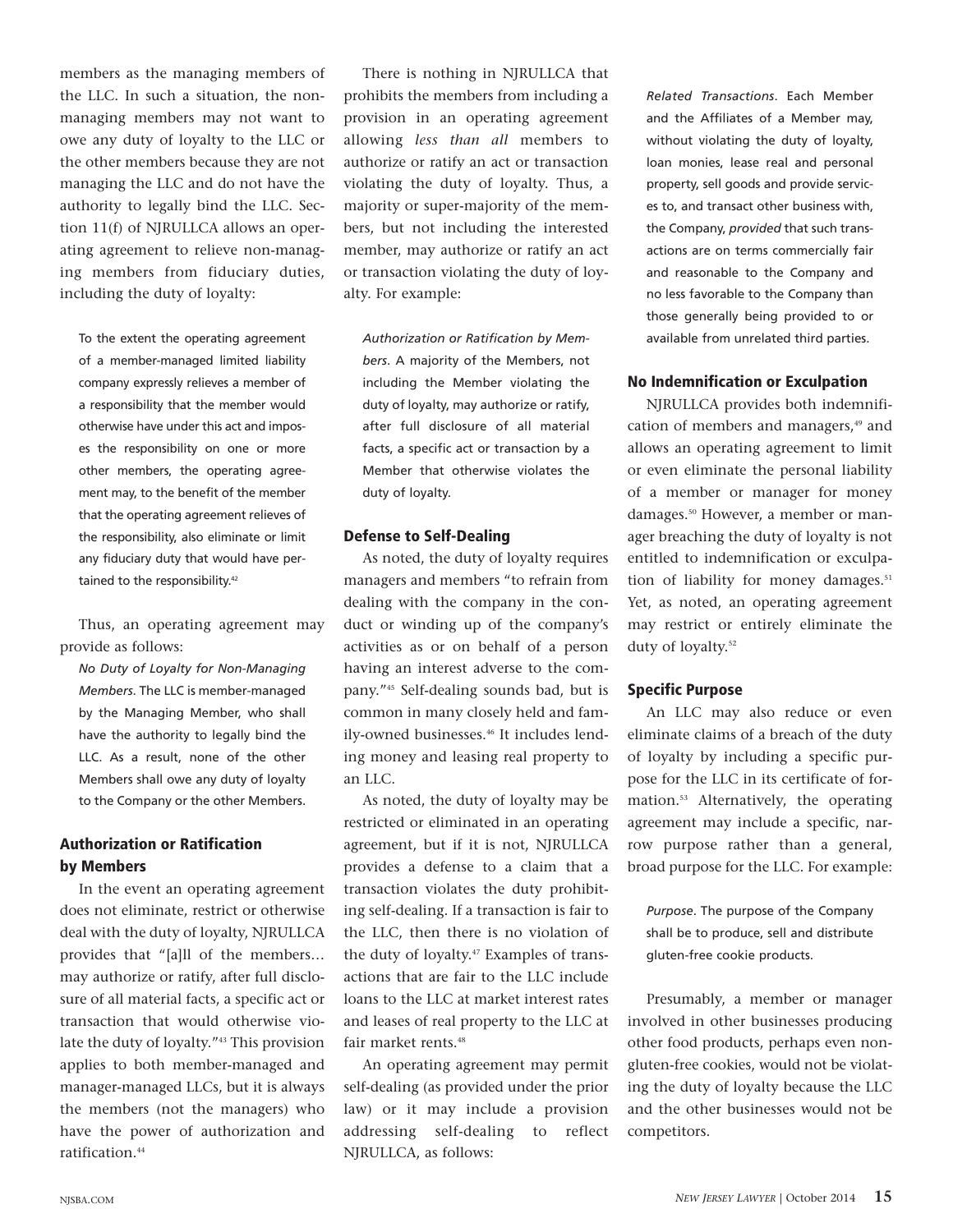# **Conclusion**

It can be argued that New Jersey's LLC law has been improved by having the duty of loyalty specifically defined in its statute rather than being determined on a case-by-case basis by the courts under the common law. In any event, such a statutory duty of loyalty is a significant change in New Jersey LLC law. However, the statute provides LLCs with many different methods to deal with the duty of loyalty, including the complete elimination of the duty.

# Endnotes

- 1. P.L. 2013, c.276, §10 (clarifying that the repeal date is March 1, 2014); P.L. 2012, c.50, §95 (repealed).
- 2. At the writing of this article, New Jersey is one of 10 states and districts enacting RULLCA. The others are California, Idaho, Utah, Wyoming, Nebraska, Iowa, Minnesota, Florida and the District of Columbia. RULLCA legislation has been introduced in other states. *See* www.uniformlaws.org.
- 3. N.J.S.A. 42:2C-91(b).
- 4. *See*, *e.g.*, Gianfranco A. Pietrafesa, New LLC Law Became Effective on March 1, 215 *N.J.L.J.* 619 (March 3, 2014).
- 5. N.J.S.A. 42:2C-39.
- 6. N.J.S.A. 42:2C-39(b). In the context of an LLC formed for business purposes, the term "activities" means "business." NJRULLCA uses "activities" instead of "business" because an LLC may also be formed for nonprofit purposes. *See* N.J.S.A. 42:2C-4(b).
- 7. N.J.S.A. 42:2C-37.
- 8. If the operating agreement appoints one or more managing members, it may also relieve the remaining nonmanaging members from the duty of loyalty. *See* N.J.S.A. 42:2C-11(f), discussed *infra* at "No Duty for Non-Managing Members."
- 9. N.J.S.A. 42:2C-39(a), (b) & (i). Note

that there is nothing in the statute that precludes an operating agreement from imposing a duty of loyalty on the members of a managermanaged LLC. It may be appropriate to impose such a duty on the members when a controlling majority member appoints or 'elects' the manager of a managermanaged LLC. In such a situation, the majority member controls the LLC through the manager, but is able to take actions that violate the duty of loyalty, such as appropriating business opportunities belonging to the LLC.

- 10. *See* N.J.S.A. 42:2C-39(i)(1).
- 11. The prior statute did, however, address self-dealing, which was permitted unless otherwise provided in an operating agreement. *See* N.J.S.A. 42:2B-9.
- 12. *See* N.J.S.A. 42:2B-66(b) (repealed) ("To the extent that, at law or in equity, a member or manager has duties (including fiduciary duties) and liabilities[,]…the member's or manager's duties and liabilities may be expanded or restricted by provisions in an operating agreement."). The prior statute did, however, include a duty of care. *See* N.J.S.A. 42:2B-26 & -30 (repealed).
- 13. *See In re Robert Hickman*, 2014 Bankr. LEXIS 437, \*22 (Bankr. D.N.J. Jan. 31, 2014) ("Absent a duty provided for in the Operating Agreement of the LLC, the NJ LLC Act does not impose a fiduciary duty on LLC members."); *In re Anthony P. D'Amore III*, 472 B.R. 679, 688 (Bankr.D.N.J. 2012) ("[A]bsent a contrary provision in an LLC's operating agreement, managing members of an LLC owe the traditional fiduciary duties of loyalty and care to non-managing members of that LLC."); *Antolino v. Quinn*, 2009 N.J. Super. Unpub. LEXIS 1181, \*2 (App. Div. May 18, 2009) (There is no

basis in law "for imposing such a [fiduciary] duty upon one member of an LLC in relation to others who stand on equal footing."). Obviously, none of this case law is binding on a New Jersey court and should not be considered authoritative.

- 14. Recently retired Delaware Supreme Court Chief Justice Myron T. Steele believed that managers of Delaware LLCs do not have any fiduciary duties unless expressly imposed by an operating agreement. *See* Myron T. Steele, Judicial Scrutiny of Fiduciary Duties in Delaware Limited Partnerships and Limited Liability Companies, 32 *Del. J. Corp. L.* 1 (2007). New Jersey's prior LLC statute was modeled after Delaware's LLC statute.
- 15. *See* Lawrence A. Goldman and Alyce C. Halchak, *New Jersey Limited Liability Company: Forms and Manual*, §7.10 at 7-40 (Data Trace 2014) [hereinafter Goldman]. *See also* Peter D. Hutcheon, The New Jersey Limited Liability Company Statute: Background and Concepts, 18 *Seton Hall. Legis. J.* 111, 146-146 (1993) (suggesting that if the facts warrant, a court has the equitable power to impose a duty on managers or members and hold them personally liable).
- 16. *See* N.J.S.A. 42:1A-24(b); N.J.S.A. 42:2A-3 (mandating that in the absence of a specific provision, the general partnership law will apply to a limited partnership).
- 17. *See* www.uniformlaws.org. The term "uniform law commissioners" is the alternate name for the National Conference of Commissioners on Uniform State Laws (NCCUSL).
- 18. N.J.S.A. 42:1A-24(a) (emphasis added).
- 19. *See* N.J.S.A. 42:2C-39(a) ("A member [and manager]…owes to the company and…the other members, the duties of loyalty and care stated in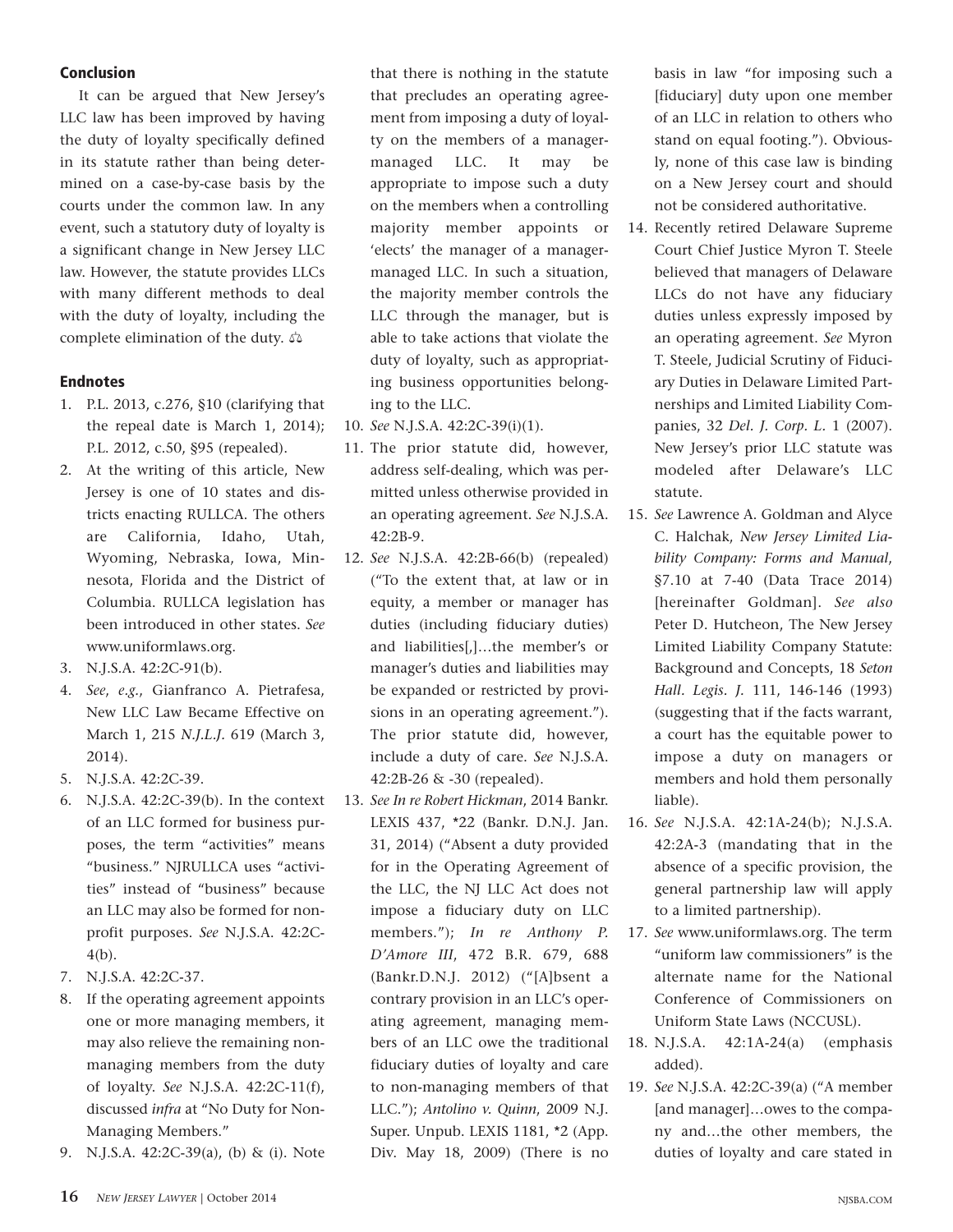[N.J.S.A. 42:2C-39(b) and (c)].").

- 20. NJRULLCA refers to the phrase "any other fiduciary duty" in N.J.S.A.  $42:2C-11(c)(4)$  & (d)(4).
- 21. Limiting fiduciary duties, as in the partnership act, is known as 'cabining' fiduciary duties. *See* Daniel S. Kleinberger and Carter G. Bishop, The Next Generation: The Revised Uniform Limited Liability Company Act, 62 *The Business Lawyer* 615, 522-524 (2007) (explaining why the uniform law commissioners changed their approach from cabining to "un-cabining" fiduciary duties). The late Larry E. Ribstein was not a fan of the un-cabining approach. He thought it "opens a Pandora's Box of potential uncertainty about what other duties members and managers may have" and "explicitly invites courts to create new duties." Larry E. Ribstein, An Analysis of the Revised Uniform Limited Liability Company Act, 3 *Va. L. & Bus. Rev.* 35, 62-63 (2008) [hereinafter Ribstein]. Other commentators believe the un-cabining approach allows the courts to address novel or egregious conduct. *See, e.g.*, Rutheford B. Campbell Jr., The 'New' Fiduciary Standards Under the Revised Uniform Limited Liability Company Act: More Bottom Bumping from NCCUSL, 61 *Me. L. Rev.* 28, 48 n.98-99 (2009).
- 22. *See, e.g.*, *AYR Composition, Inc. v. Rosenberg*, 261 N.J. Super. 495, 501 (App. Div. 1993). *See generally* John R. MacKay II, et al., *New Jersey Corporations and other Business Entities (3d ed.)*, §§12.07[5] (officer's duty of loyalty**)** and 12.08[6] (director's duty of loyalty) (Matthew Bender & Co., 2013).
- 23. *Auriga Capital Corp. v. Gatz Props., LLC*, 40 A.3d 839, 849 (Del. Ch. 2012).
- 24. *Gatz Properties, LLC v. Auriga Capital Corp.*, 59 A.3d 1206, 1218 (Del.

2012). At that time, the Supreme Court was led by Chief Justice Myron T. Steele, who recently retired.

- 25. *Feeley v. NHAOCG, LLC*, 62 A.3d 649, 659-653 (Del. Ch. 2012).
- 26. 6 Del. Code 18–1104.
- 27. N.J.S.A. 42:2C-11 and -39.
- 28. N.J.S.A. 42:2C-11(c)(4) (emphasis added). As part of its effort toward the harmonization of business entity acts, NCCUSL has revised the provisions in subsequent drafts of NJRULLCA in an attempt to clarify them. *See* Harmonization of Business Entity Acts RULLCA Draft dated Jan. 14, 2013, §§ 105(c)(5) & (d)(3), at www.uniformlaws.org.
- 29. N.J.S.A. 42:2C-11(d)(1) (emphasis added).
- 30. Under New Jersey's prior LLC law, fiduciary duties, such as the duty of loyalty, could be restricted, but not eliminated. *See* N.J.S.A 42:2B-66(b). Thus, although the ability to restrict the duty of loyalty under NJRULL-CA may be stricter than under the prior LLC law because such restriction must not be manifestly unreasonable, a standard not included in the prior law, NJRULLCA also allows the elimination of the duty, whereas the prior law did not. *Compare* N.J.S.A. 42:2C-11(d)(1) *with* N.J.S.A. 42:2B-66(b). Note that Delaware has amended its LLC statute to allow the elimination of fiduciary duties. 6 Del. Code 18-1101(c).
- 31. For convenience, all examples in this article will be for member-managed LLCs and have been kept simple to illustrate the principle or concept being addressed.
- 32. N.J.S.A. 42:2C-11(d)(2) (emphasis added).
- 33. For a more comprehensive provision, *see* Goldman, *supra*, Form 7-25 (§5.4.2).
- 34. *See* N.J.S.A. 42:2C-11(d)(1) & (2).
- 35. N.J.S.A. 42:2C-11(h).
- 36. N.J.S.A. 42:2C-11(h)(2).
- 37. N.J.S.A. 42:2C-11(h)(1).
- 38. N.J.S.A. 42:2C-11(h)(2).
- 39. N.J.S.A. 42:2C-11(i). For a further discussion of the "not manifestly unreasonable standard," *see* Gianfranco A. Pietrafesa, The Manifestly Unreasonable Standard under RULLCA, Vol. 30 No. 1 NJSBA *Business Law Section Newsletter* (June 2014).
- 40. N.J.S.A. 42:2C-11(e).
- 41. *See* NCCUSL commentary to RULL-CA Section 110(e), available at www.uniformlaws.org.
- 42. N.J.S.A. 42:2C-11(f). In seminars, the author has described the statutory provision as a 'savings clause' to save acts from violating the duty of loyalty.
- 43. N.J.S.A. 42:2C-39(f).
- 44. N.J.S.A. 42:2C-39(i)(3).
- 45. N.J.S.A. 42:2C-39(b)(2).
- 46. It is perhaps for this reason that New Jersey's prior LLC law permitted self-dealing unless otherwise provided in an operating agreement. *See* N.J.S.A. 42:2B-9 (repealed).
- 47. N.J.S.A. 42:2C-39(g).
- 48. Note that even if the transaction is fair to the LLC, it may not be fair to the other members. For example, the controlling member may make a loan to the LLC at a market interest rate, but the other members do not have the opportunity to make a similar loan. The operating agreement can address this situation by providing that when the LLC is in need of a loan, all members shall have the opportunity to make a loan to the LLC based on their respective LLC interests.
- 49. N.J.S.A. 42:2C-38.
- 50. N.J.S.A. 42:2C-11(g).
- 51. N.J.S.A. 42:2C-11(g)(1) & -38(c). *See also* NCCUSL commentary to NJRULLCA Section 110(g) ("The restrictions…apply both to indem-